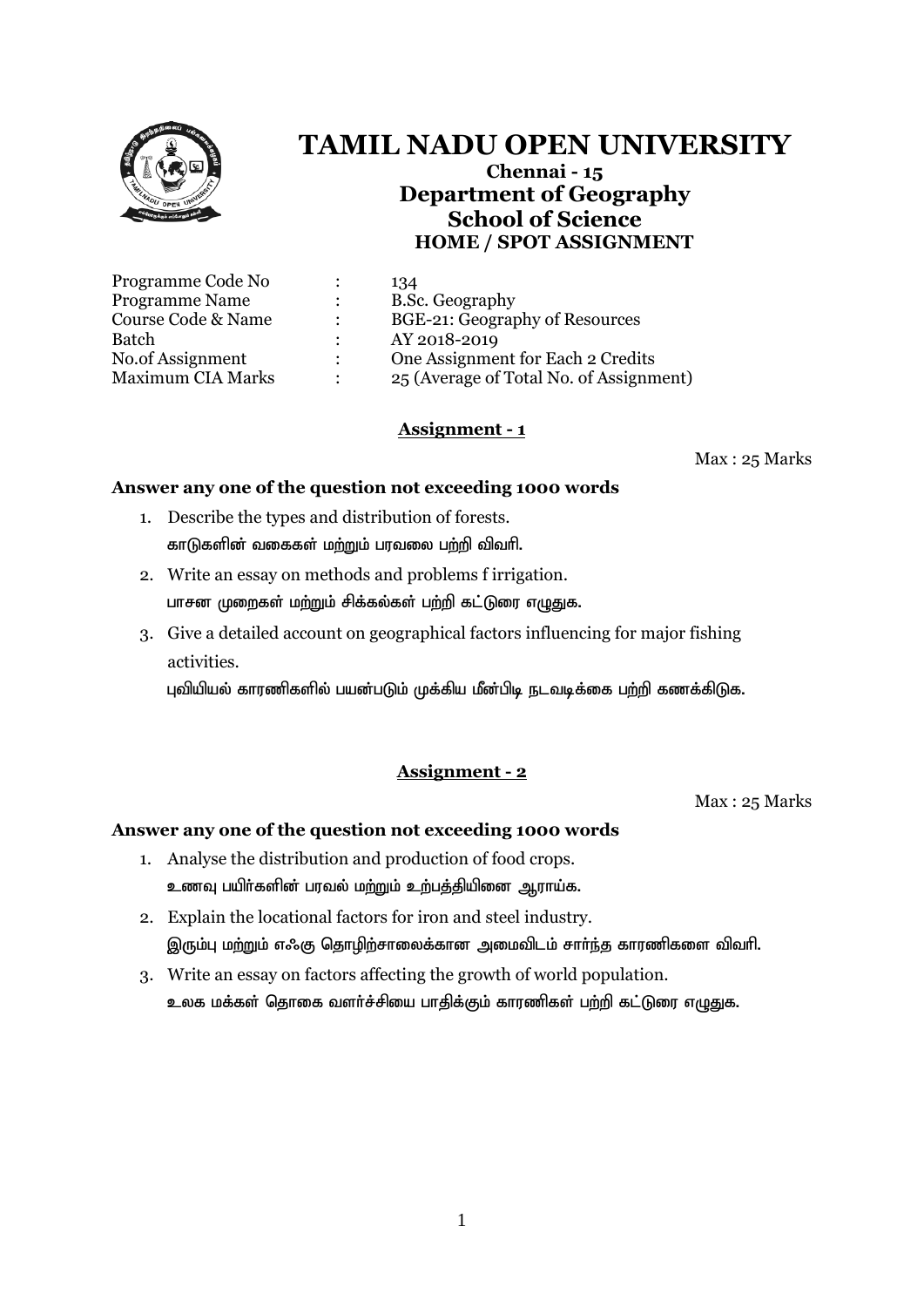## **Assignment - 3**

Max : 25 Marks

- 1. Analyse the management and conservation of natural resources. இயற்கை வளங்களை நிா்வகிப்பது மற்றும் பாதுகாத்தல் பற்றி ஆராய்க.
- 2. Account for the distribution and production of beverage crops. பெருந்தோட்டப் பயிர்களின் பரவல் மற்றும் உற்பத்தி பற்றி விளக்கம் தருக.
- 3. State the locational factors of ship building industry. கப்பல் கட்டும் தொழிற்சாலையின் அமைவிட காரணிகள் பற்றி எழுதுக.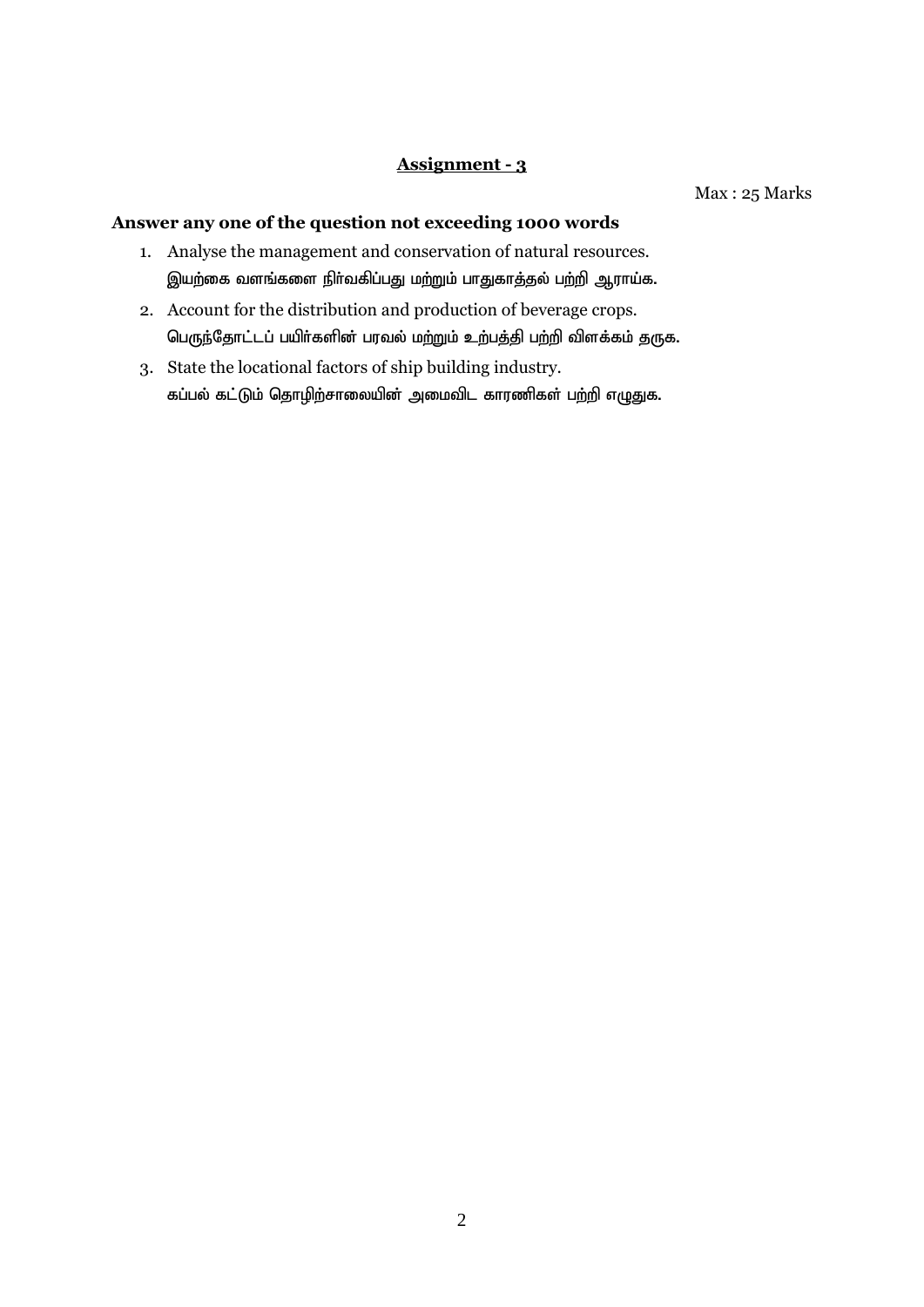

# **TAMIL NADU OPEN UNIVERSITY Chennai - 15 Department of Geography School of Science**

**HOME / SPOT ASSIGNMENT**

| Programme Code No        | 134                                     |
|--------------------------|-----------------------------------------|
| <b>Programme Name</b>    | B.Sc. Geography                         |
| Course Code & Name       | BGE-22N: Geography of Tourism           |
| Batch                    | AY 2018-2019                            |
| No.of Assignment         | One Assignment for Each 2 Credits       |
| <b>Maximum CIA Marks</b> | 25 (Average of Total No. of Assignment) |
|                          |                                         |

# **Assignment - 1**

Max : 25 Marks

# **Answer any one of the question not exceeding 1000 words**

- 1. Explain the physical, historical and economic factors of tourism development. சுற்றுலா வளர்ச்சியில் இயற்கை, வரலாற்று மற்றும் பொருளாதார காரணிகள் பற்றி விவரி.
- 2. Write an essay on types of tourism. சுற்றுலாவின் வகைகள் பற்றி ஒரு கட்டுரை எழுதுக.
- 3. Give a detailed note on need and problems of tourism measurement. சுற்றுலா அளவீட்டின் தேவை மற்றும் பிரச்சினைகள் குறித்து விரிவான குறிப்பு தருக.

# **Assignment - 2**

Max : 25 Marks

# **Answer any one of the question not exceeding 1000 words**

- 1. Discuss the need and type of accommodation. விடுதியின் தேவை மற்றும் வகைகளை விவாதி.
- 2. Analyse the important factors of tourism promotion. சுற்றுலா துறையின் முக்கியமான காரணிகள் பற்றி ஆராய்க.
- 3. Explain the importance and problems of tourism development in India economy.

இந்திய பொருளாதாரத்தில் சுற்றுலா வளர்ச்சியின் முக்கியத்துவம் மற்றும் பிாச்சனைகளை விவரி.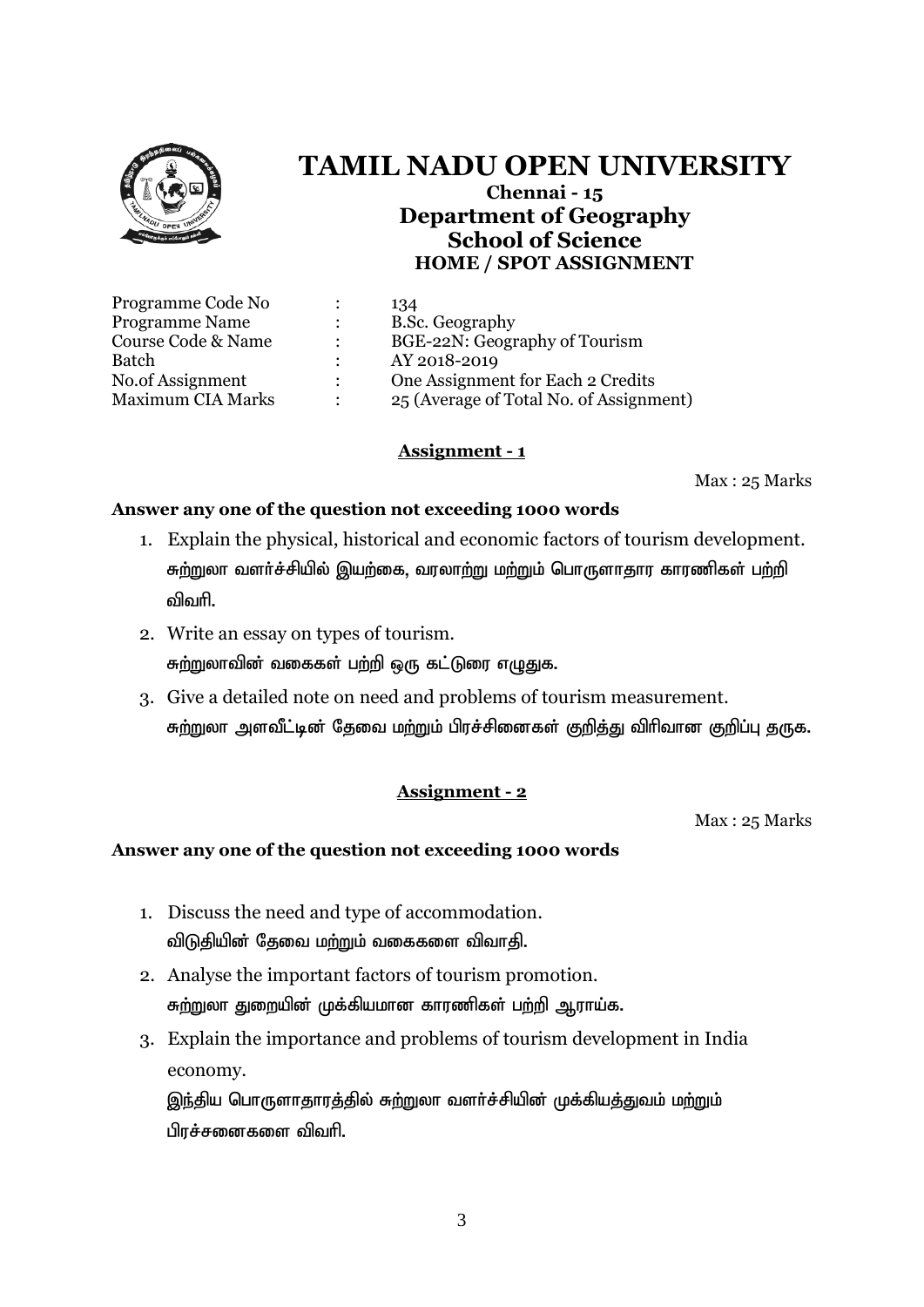## **Assignment - 3**

#### Max : 25 Marks

- 1. Discuss the role of WTO and PATA. உலக வர்த்தக அமைப்பு மற்றும்  $\rm {PATA}$  - வின் பங்கினை விவாதி.
- 2. Discuss chain accommodation in detail. தொடர் தங்கும் விடுதிகள் பற்றி விரிவாக விவரி.
- 3. Discuss the problem of tourism development. சுற்றுலா வளர்ச்சியின் பிரச்சனைகள் பற்றி விவாதிக்கவும்.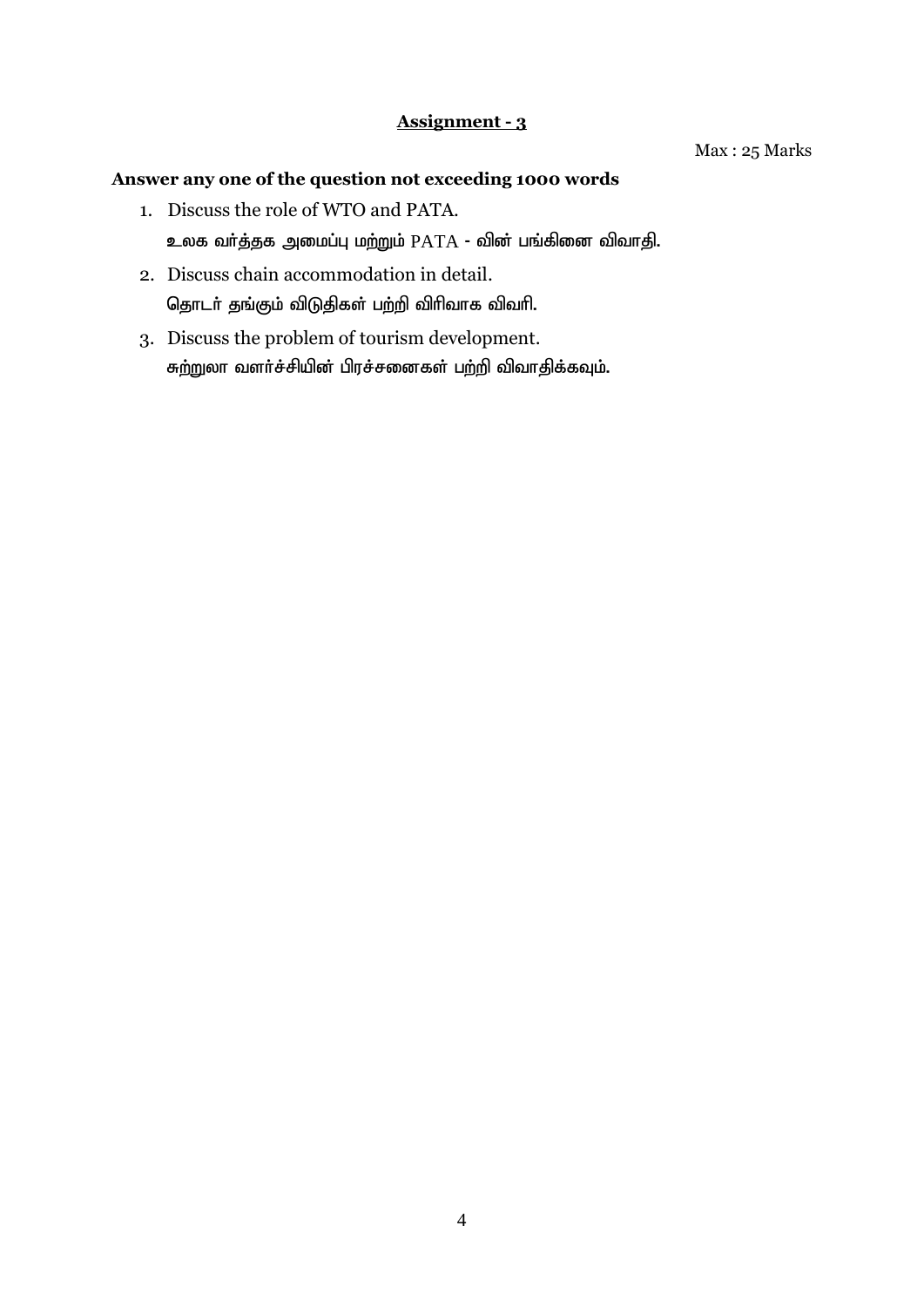

# **TAMIL NADU OPEN UNIVERSITY Chennai - 15 Department of Geography School of Science HOME / SPOT ASSIGNMENT**

| Programme Code No        |               | 134                                     |
|--------------------------|---------------|-----------------------------------------|
| <b>Programme Name</b>    |               | B.Sc. Geography                         |
| Course Code & Name       |               | BGEAL-21: Bio-Geography                 |
| Batch                    |               | AY 2018-2019                            |
| No.of Assignment         | $\mathcal{L}$ | One Assignment for Each 2 Credits       |
| <b>Maximum CIA Marks</b> |               | 25 (Average of Total No. of Assignment) |

## **Assignment - 1**

Max : 25 Marks

#### **Answer any one of the question not exceeding 1000 words**

- 1. Write an essay on major biosphere in the world. உலகின் முக்கிய உயிர்க்கோளம் பற்றி ஒரு கட்டுரை எழுதுக.
- 2. Explain the factors influencing the geographical distribution of plants. புவியியலில் தாவரங்களின் பரவலை பாதிக்கும் காரணிகளை விளக்குக.
- 3. Analyse the plants and animals of old world and new world. பழைய உலகம் மற்றும் புதிய உலகின் தாவரங்கள் மற்றும் விலங்குகள் பற்றி ஆராய்க.

# **Assignment - 2**

Max : 25 Marks

- 1. Write a detail account on environment and Zoo geographical regions of the world. புவியியல் பகுதிகளில் உலக சுற்றுச்சூழல் மற்றும் உயிரியல் பூங்காவினை பற்றி கணக்கிடுக.
- 2. Discuss the major biomes of the world. உலகின் முக்கிய உயிர்க்கட்டுக்களை விவாதி.
- 3. Describe the components of land and water ecosystem. நிலம் மற்றும் நீா் சுற்றுச்சூழல் கூறுகளை விவாி.